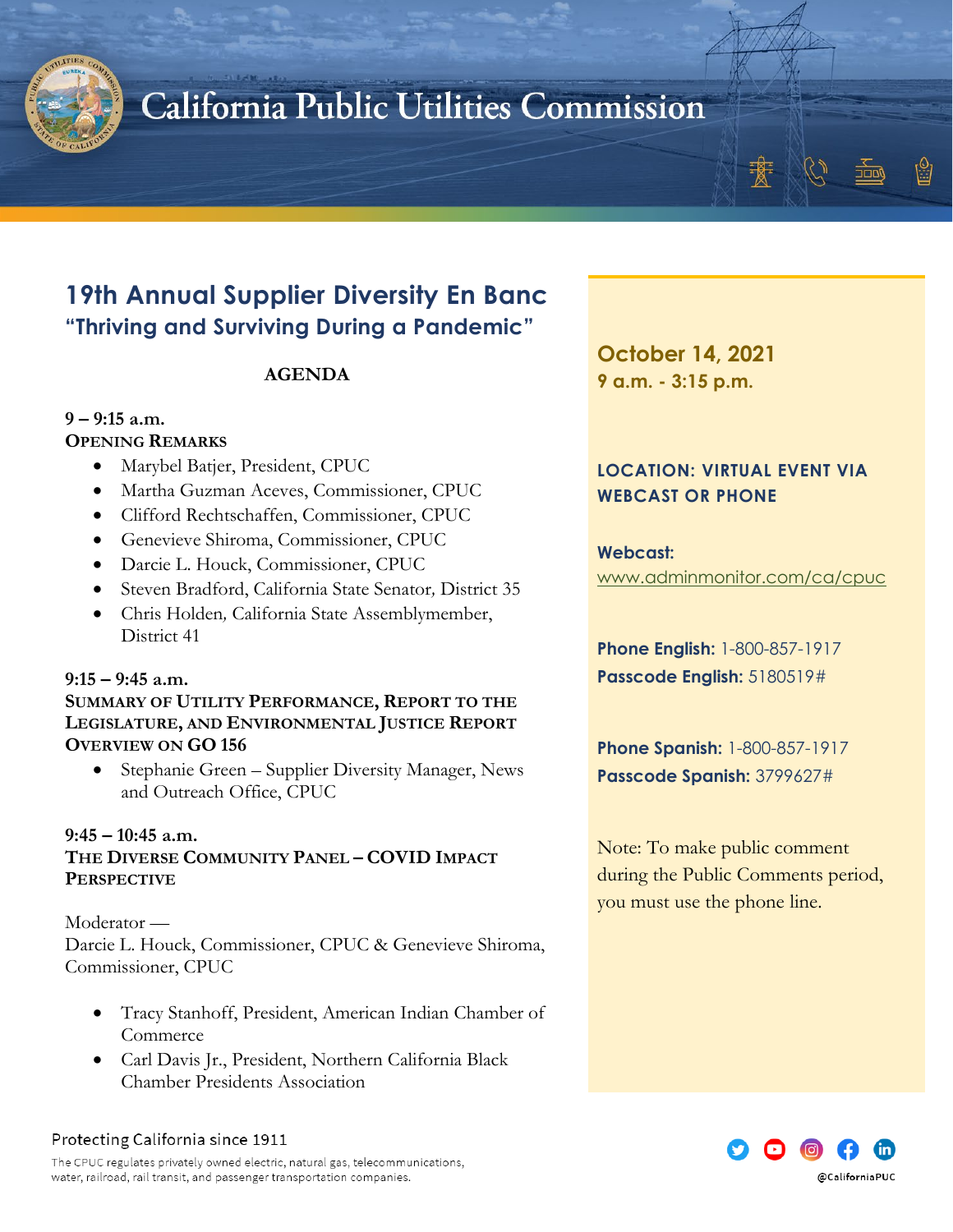

### California Public Utilities Commission

- Pat Fong Kushida, President & CEO, CALASIAN Chamber of Commerce
- Frank Montes, Former President & CEO, Greater Riverside Hispanic Chamber of Commerce
- Marquita Thomas, Executive Director, Los Angeles Gay & Lesbian Chamber of Commerce
- Cole Woodman, Chairman, DVBE, VIB Network

**10:45 – 11 a.m. BREAK**

#### **11 – 11:45 a.m. COMMUNICATION PANEL**

Moderator — Marybel Batjer, President, CPUC

- Nick Jeffery, Chief Executive Officer, Frontier
- George Richter, Sr. VP Supply Chain Management, Cox Communications
- Jalayna F. Bolden AVP Global Supply Chain & Strategic Initiatives, AT&T
- Stephanie Owen, Vice President, Technology & Enterprise Procurement, T-Mobile
- Rudolph Reyes, West Region Vice President & Associate General Counsel, Verizon

**11:45 a.m. – 12:30 p.m. LUNCH**

**12:30 – 1:15 p.m. ENERGY & WATER PANEL**

Moderator — Martha Guzman Aceves, Commissioner, CPUC

• Adam L. Wright, Executive Vice President, Operations & Chief Operating Officer, Pacific Gas and Electric

Protecting California since 1911

The CPUC regulates privately owned electric, natural gas, telecommunications, water, railroad, rail transit, and passenger transportation companies.